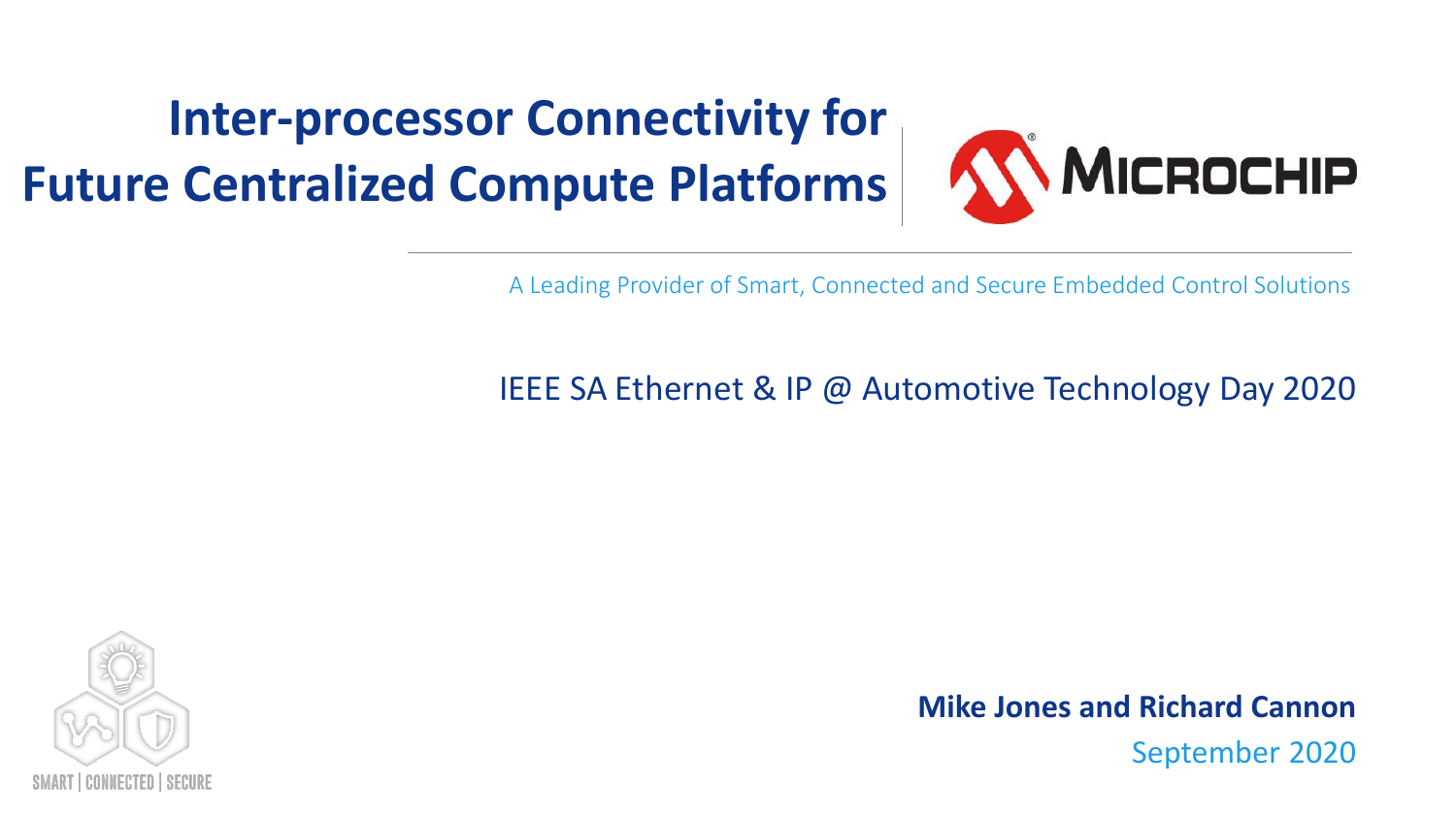### **Agenda**

- **In-vehicle networking trends**
- **The 'All Ethernet' network**
- **Ethernet challenges**
- **Introduction to PCIe**
- **Key PCIe switch features**
- **Inter-Processor connectivity use case**
- **Conclusion**

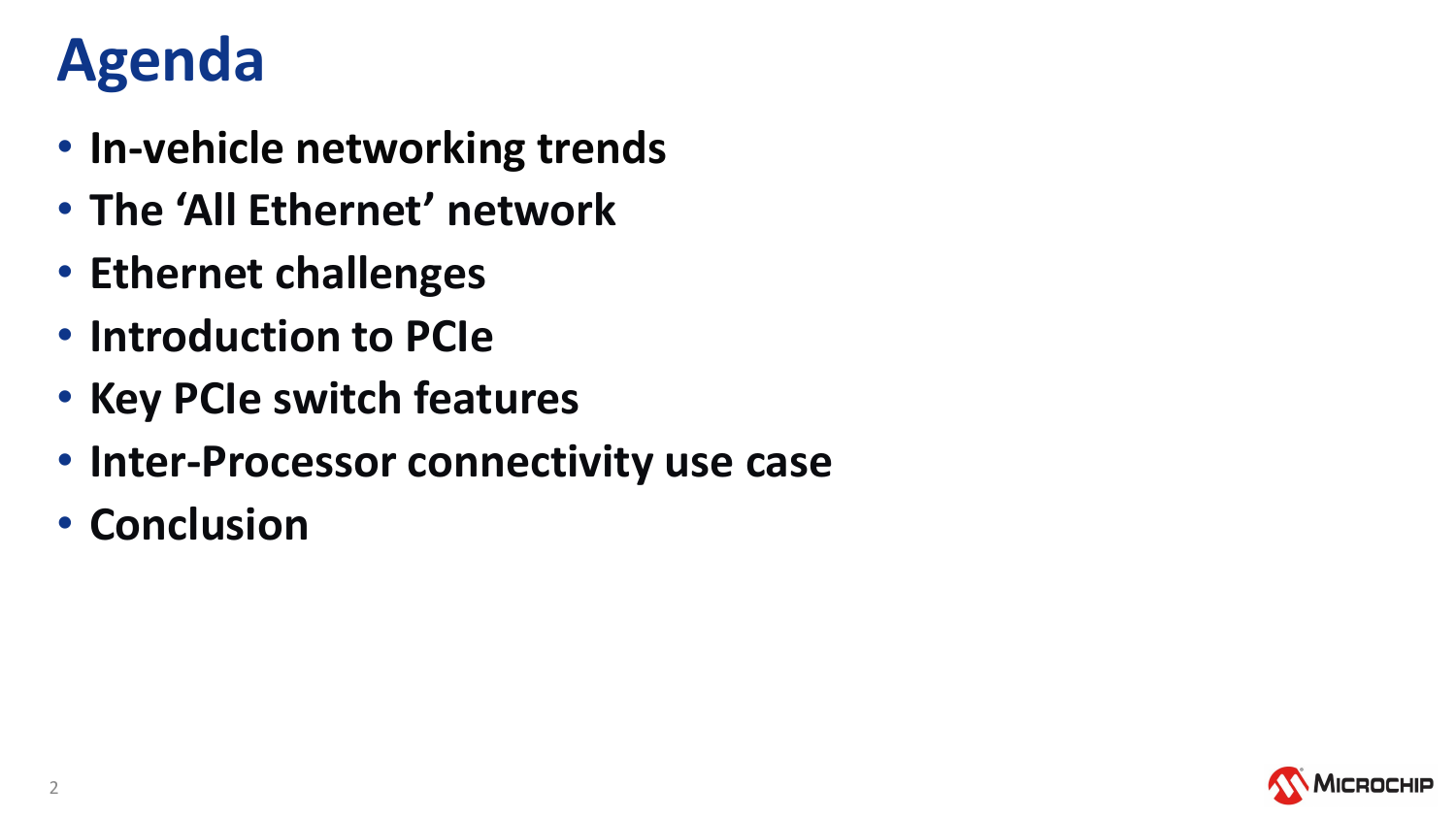# **In-vehicle networking trends**

#### **Decentralized, hardware defined**



- Multiple application-specific buses
- Distributed gateways
- Domain-specific ECUs
- Ineffective security
- Complex wiring harness up to 5km

#### **Homogeneous, software defined**



- Zonal ECUs with centralized compute platform
- IP-based, Ethernet IVN
- Software-oriented architecture

#### Powerful, flexible in-vehicle network is required to meet autonomous challenges

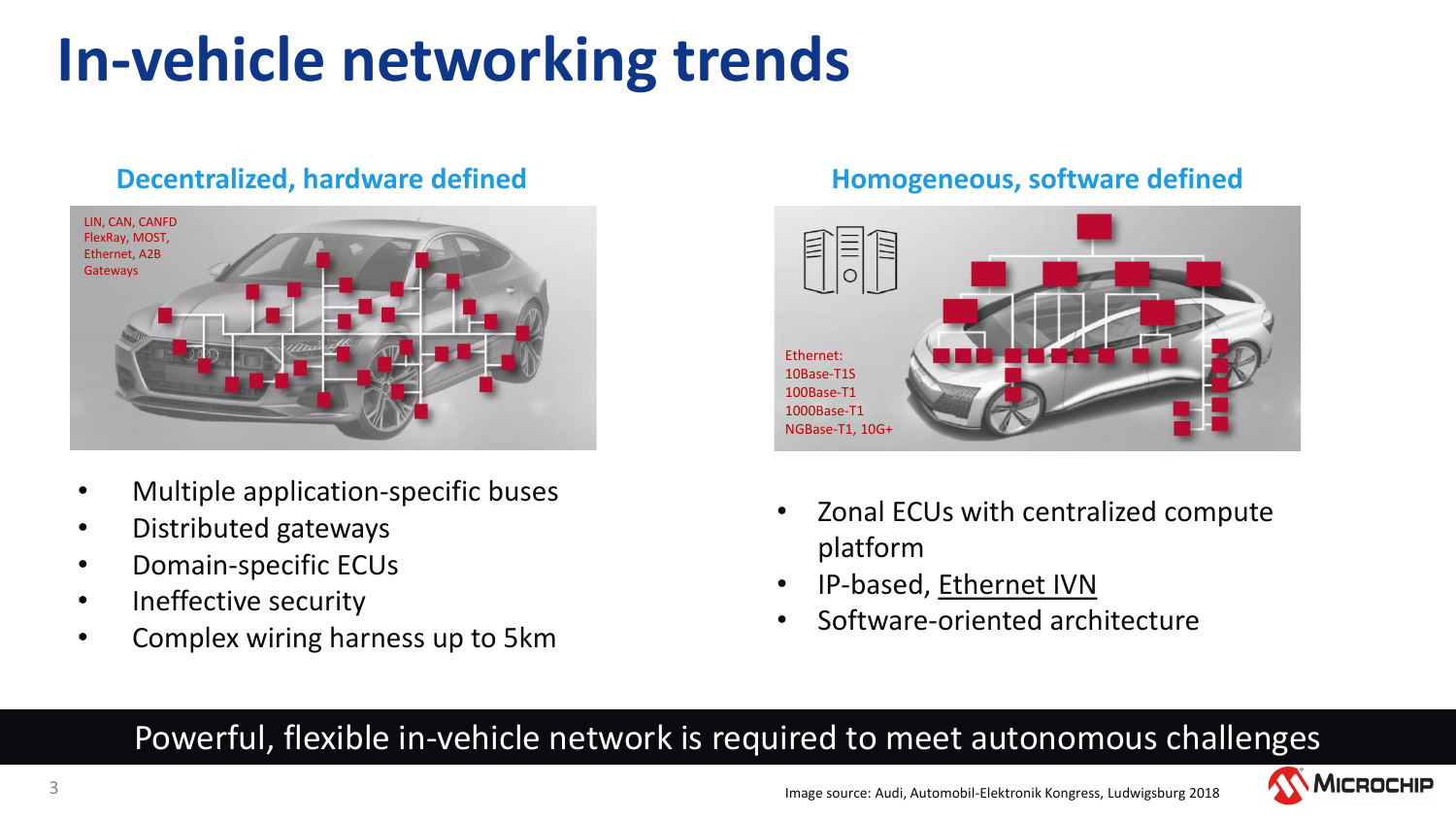### **Vision - 'All Ethernet' network Zonal ECU with centralized compute platform**



- Standards based, homogeneous network from Mbps to multi-Gbps
- Proven, secure IP communication protocols from cloud to device
- Removes need for complex gateways seamless communication
- Reduces verification and validation efforts, wiring cost, weight and installation complexity

#### Ethernet is the enabler for connected and autonomous vehicles

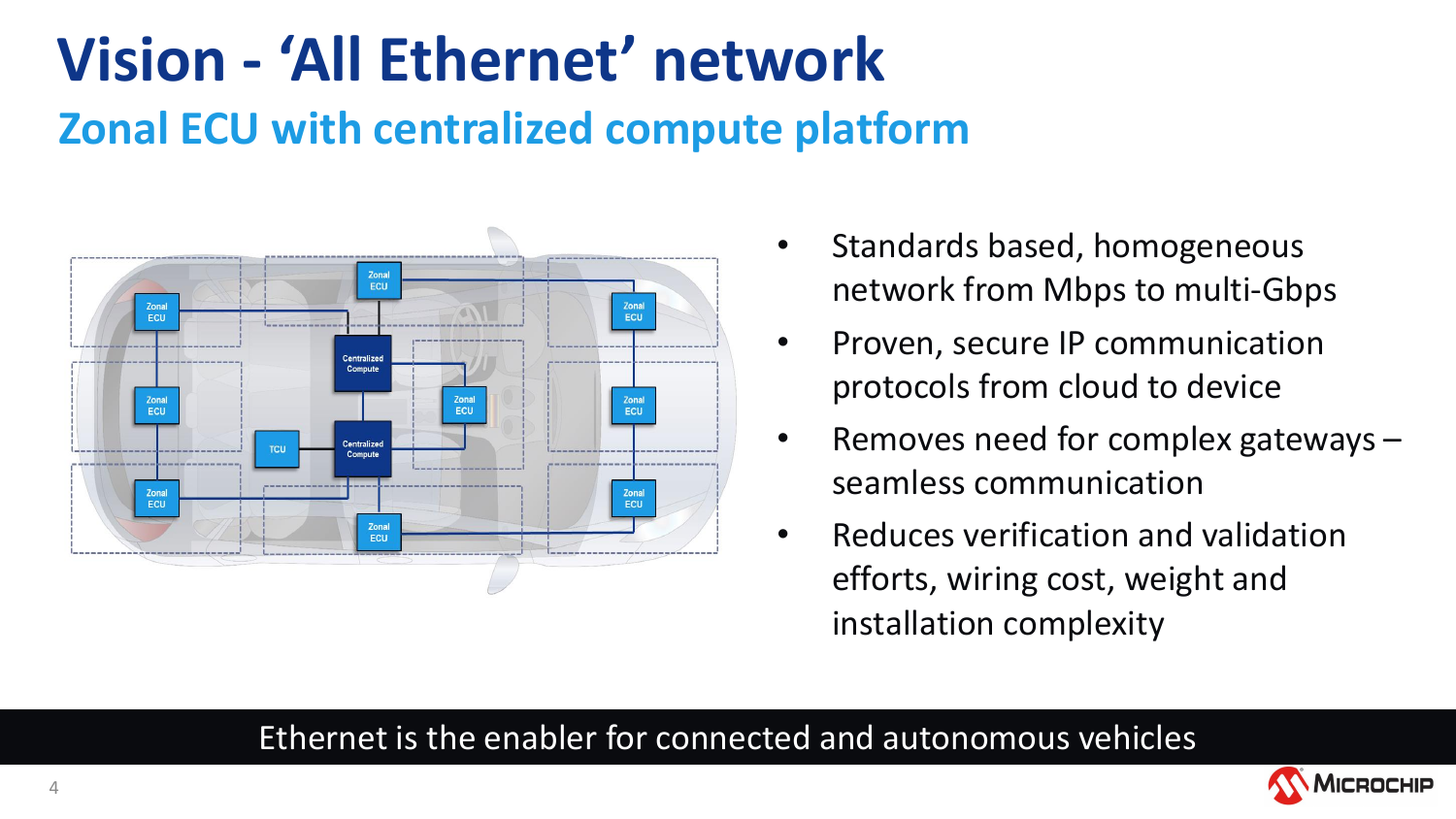





• IEEE 802.3cy required

Managing vast network data bandwidth across central compute SoC(s)

MICROCHIP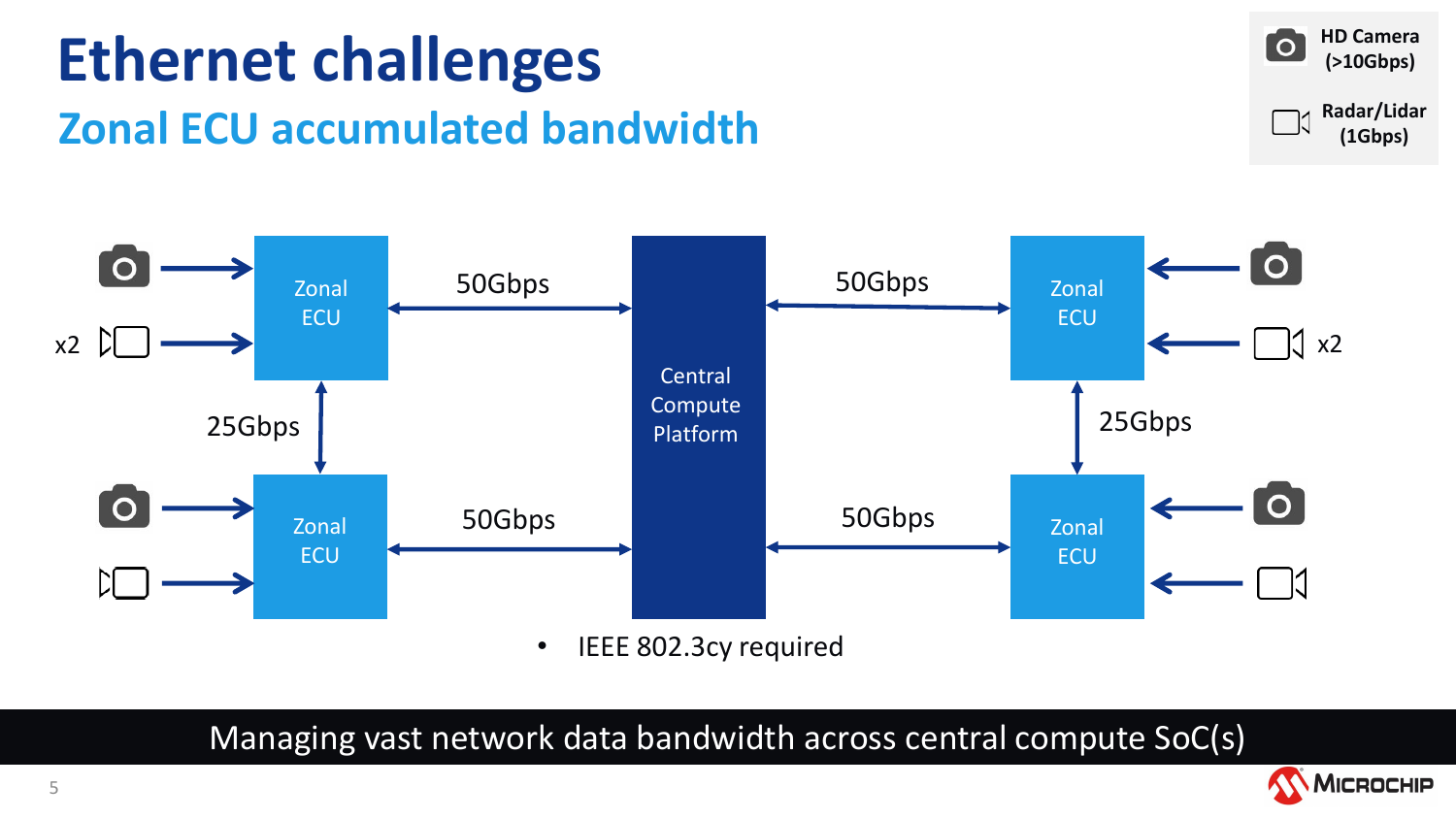## **Ethernet challenges**

#### **Centralized compute interconnect**



• PCIe is the interface of choice for High-performance compute SoC

• Ethernet vehicle network and timing

#### PCIe switch required for inter-processor connectivity

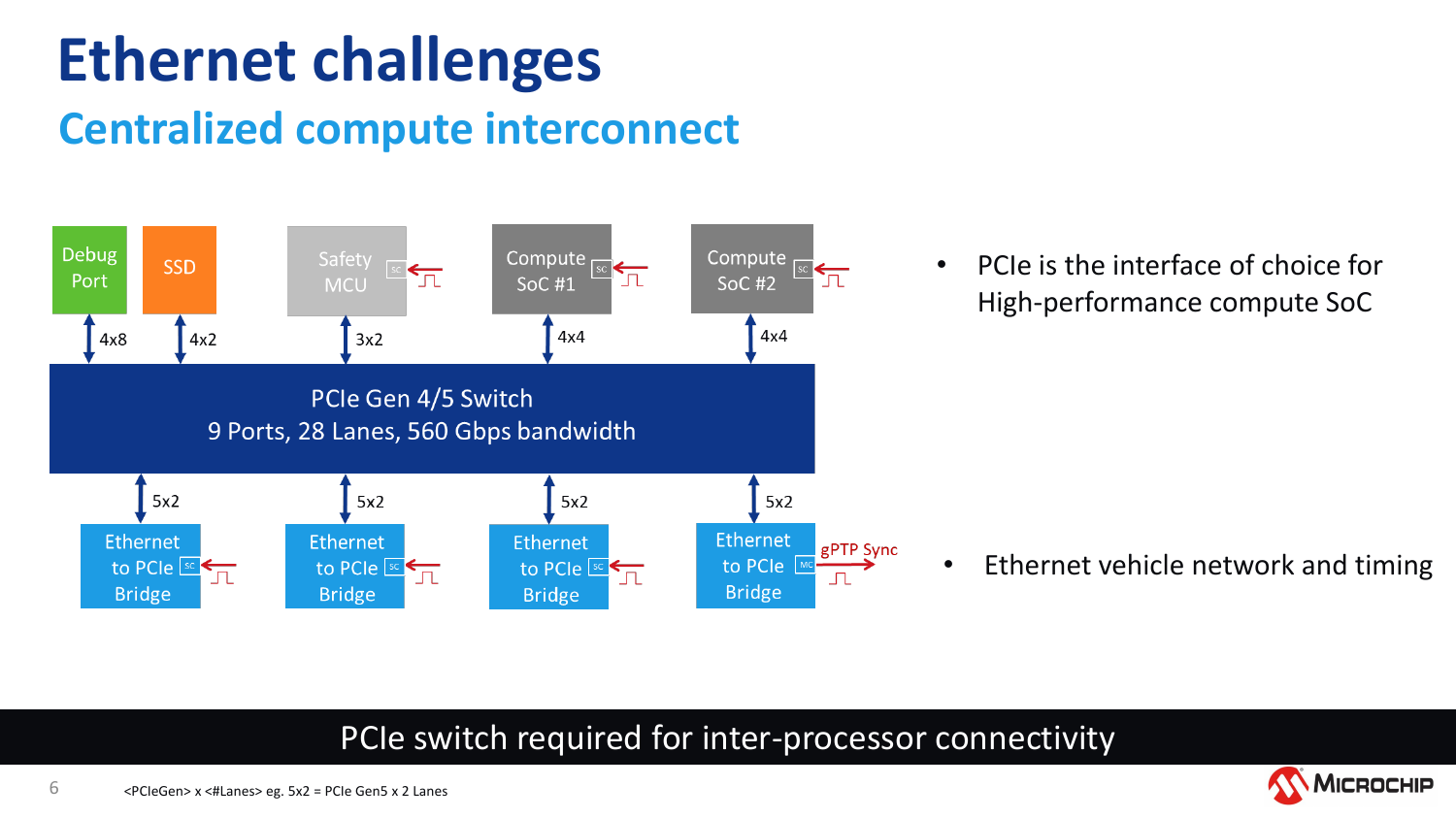## **Introduction to PCIe**

- **PCIe is a point-point high-speed component interconnect specified by PCI-SIG group**
	- Bandwidth of a PCIe port can scale by increasing bit rate per lane (PCIe Gen), or increasing number of lanes in a port
- **Uses address based routing for I/O**
	- Memory semantics used by host and end points, no complex I/O driver stack overhead gives minimal latency
- **PCIe domains are closed topologies**
	- Only known, enumerated devices can communicate within a system
- **Peer-peer I/O between end point devices connected to a PCIe switch is supported**
	- Access Control Services (ACS) optional feature to limit peer-peer I/O for added security



PCIe is a secure, low latency, scalable high-bandwidth interconnect

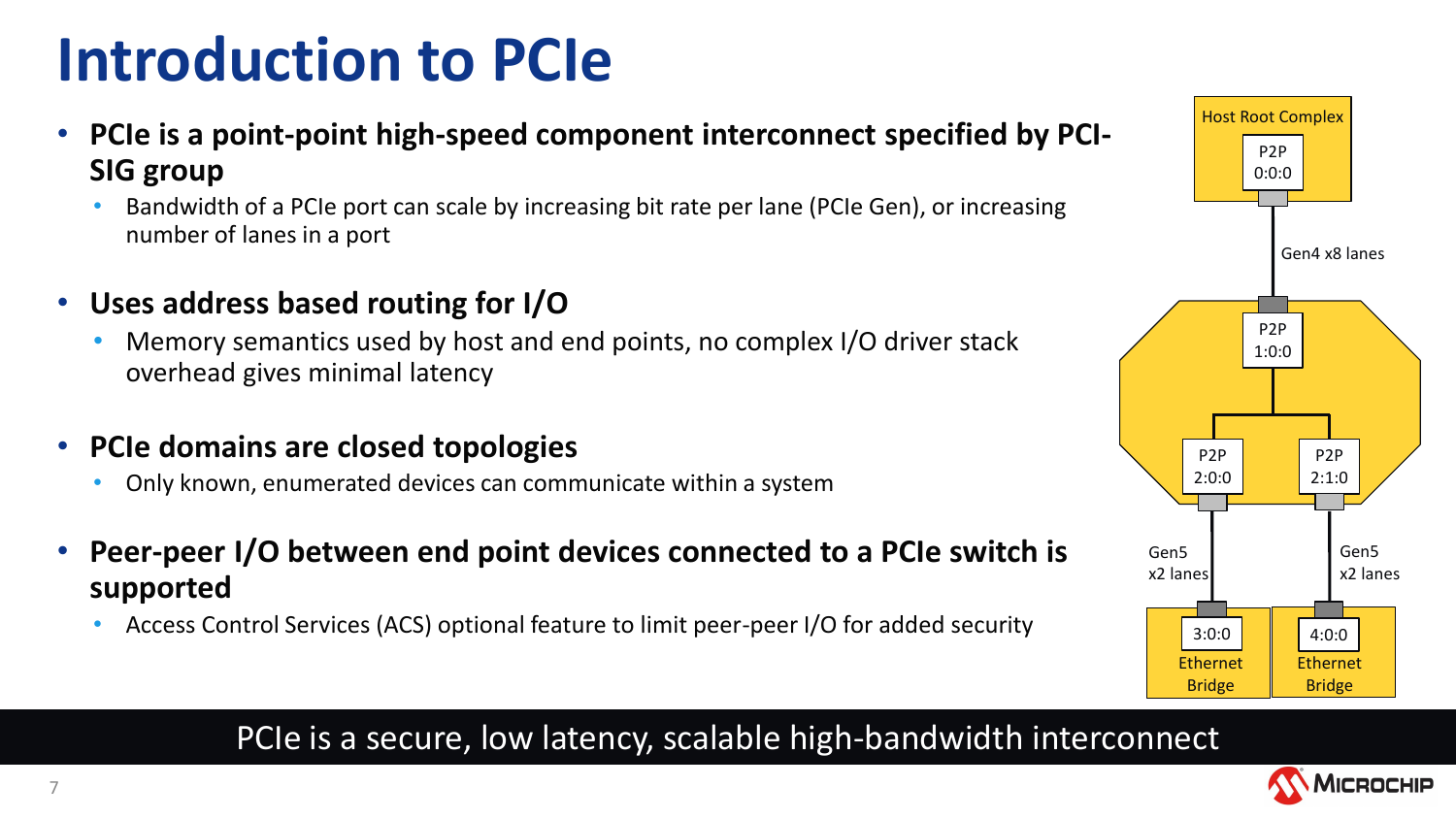### **Introduction to PCIe**

- **Packets are ACK or NAK to confirm good reception**
	- NAK or ACK\_timeout forces transmitter replay of packet
- **Credit based flow control mechanism**
	- TX knows if RX buffer has space to receive a packet
- **Advanced port status and error checking**
	- Link and end-end CRC checksum
	- Error correction
	- Link and Port status change interrupts and Advanced Error Reporting (AER) supported



#### PCIe guarantees error-free packet transmission

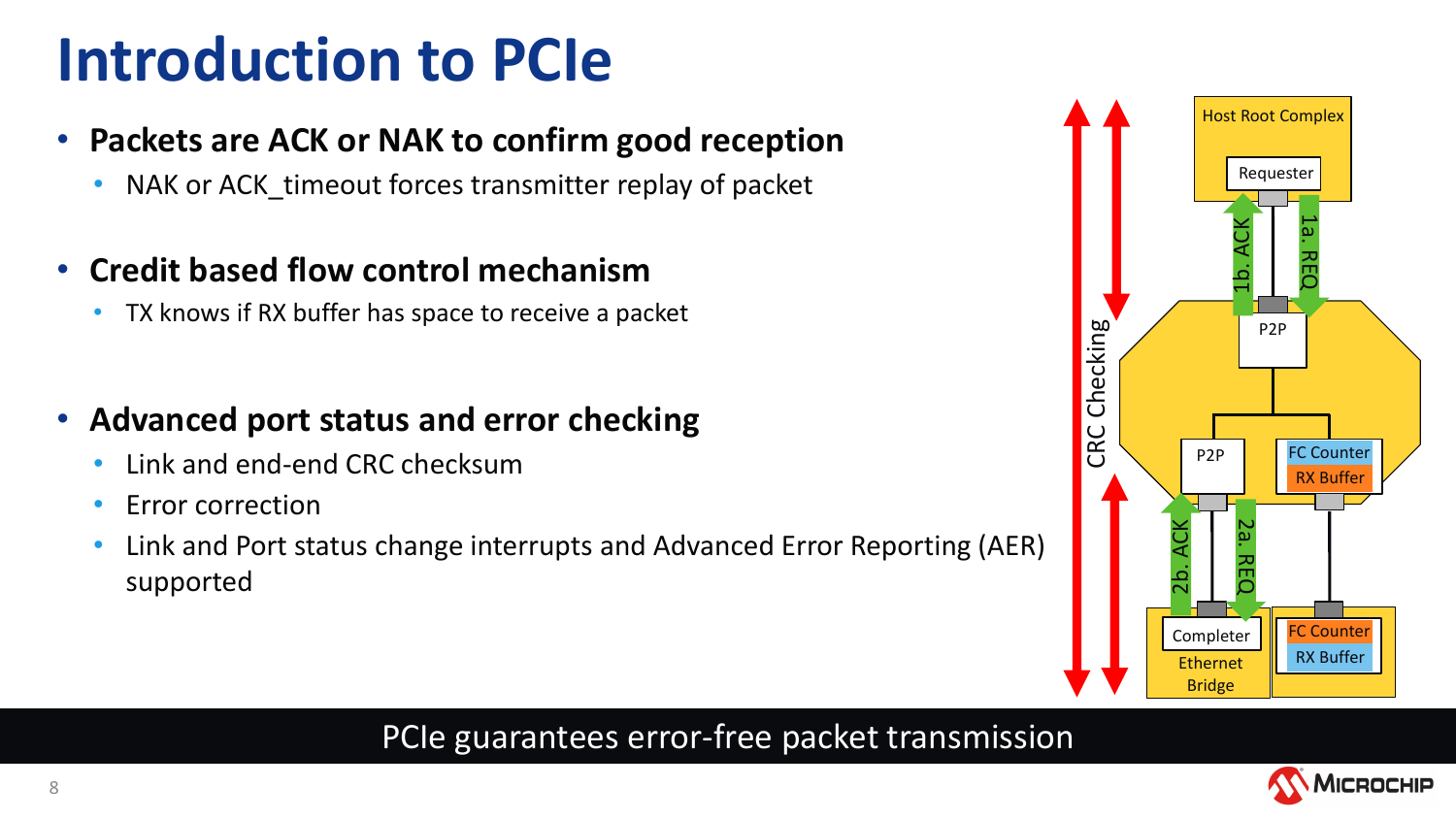# **Key PCIe switch features**

#### **PCIe Virtual Switch Partitions (VSP)**

- Divide PCIe switch into Virtual Switch Partitions (VLAN Analogy)
- Each partition:
	- Has its own root complex
	- Is a closed system with individual Enumeration and partition reset schemes
- Provides isolated memory address islands
- Dual port storage devices give transparent access to two hosts



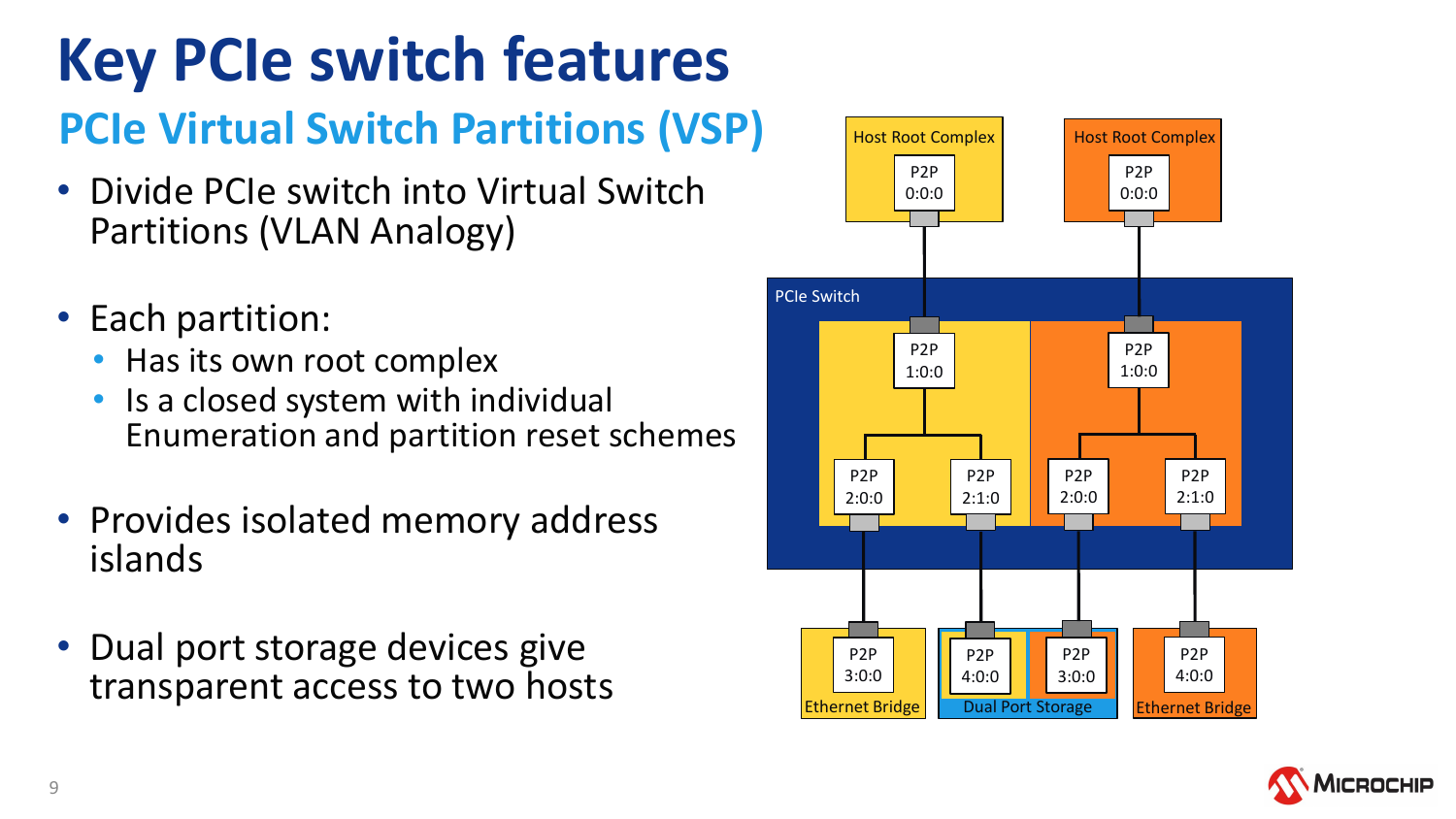# **Key PCIe switch features**

#### **PCIe Non-Transparent Bridging (NTB)**

- NTB provides limited memory windows between partitions.
- NT End Point (NT EP) function is enumerated in each NT enabled partition
- R/W's towards an NT EP memory window are translated to alternate host memory region
- Only provisioned devices can access the NT EP
- NTB driver protects a host by completely controlling all EP device access, irrespective of the EP device native HW capabilities

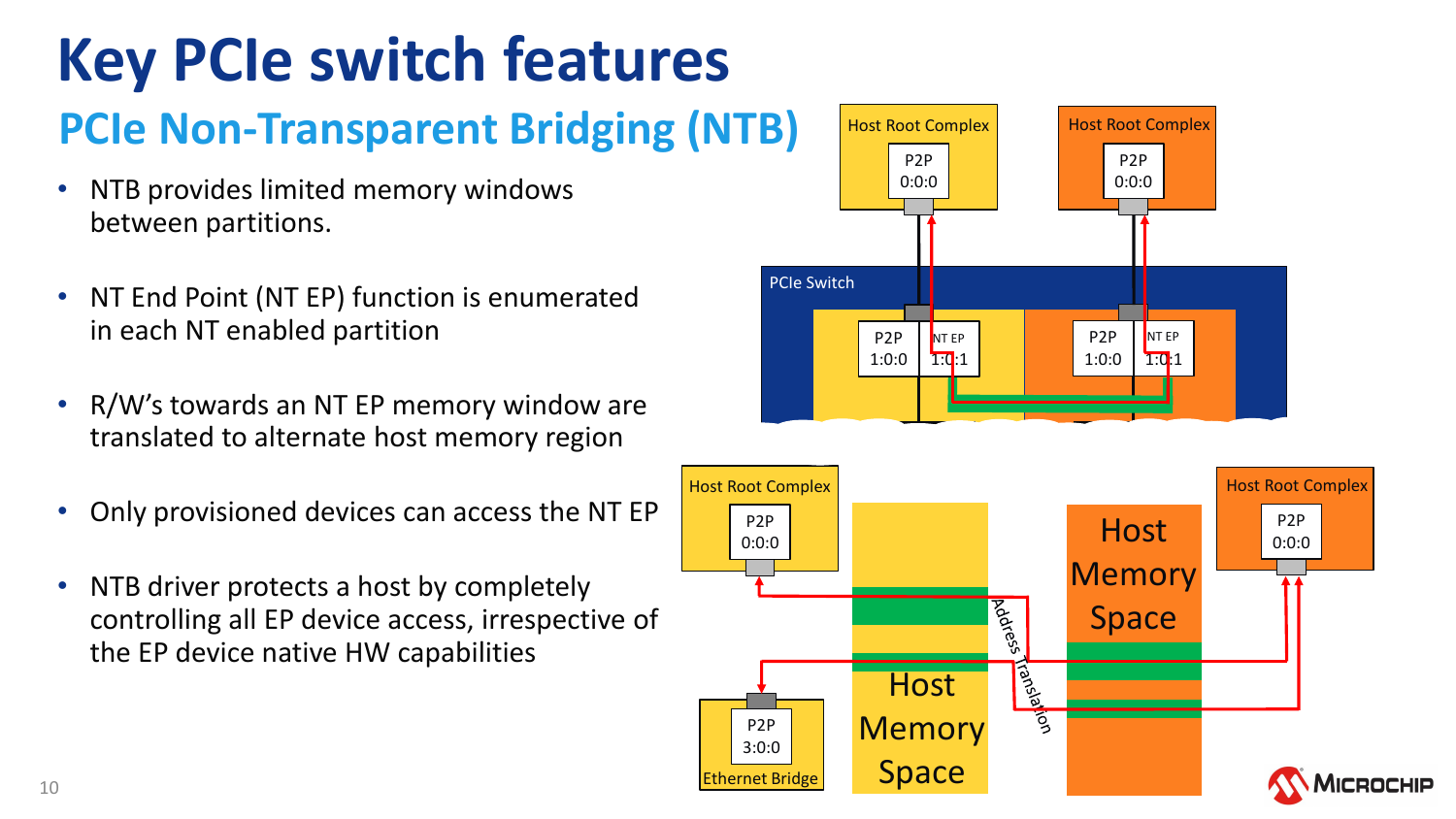### **Key PCIe switch features PCIe Multicast (MC)**

- PCIe multicast can send posted information from any source port to a group of destination ports
- Multicast is supported with NTB
- Multicast address regions can be statically defined



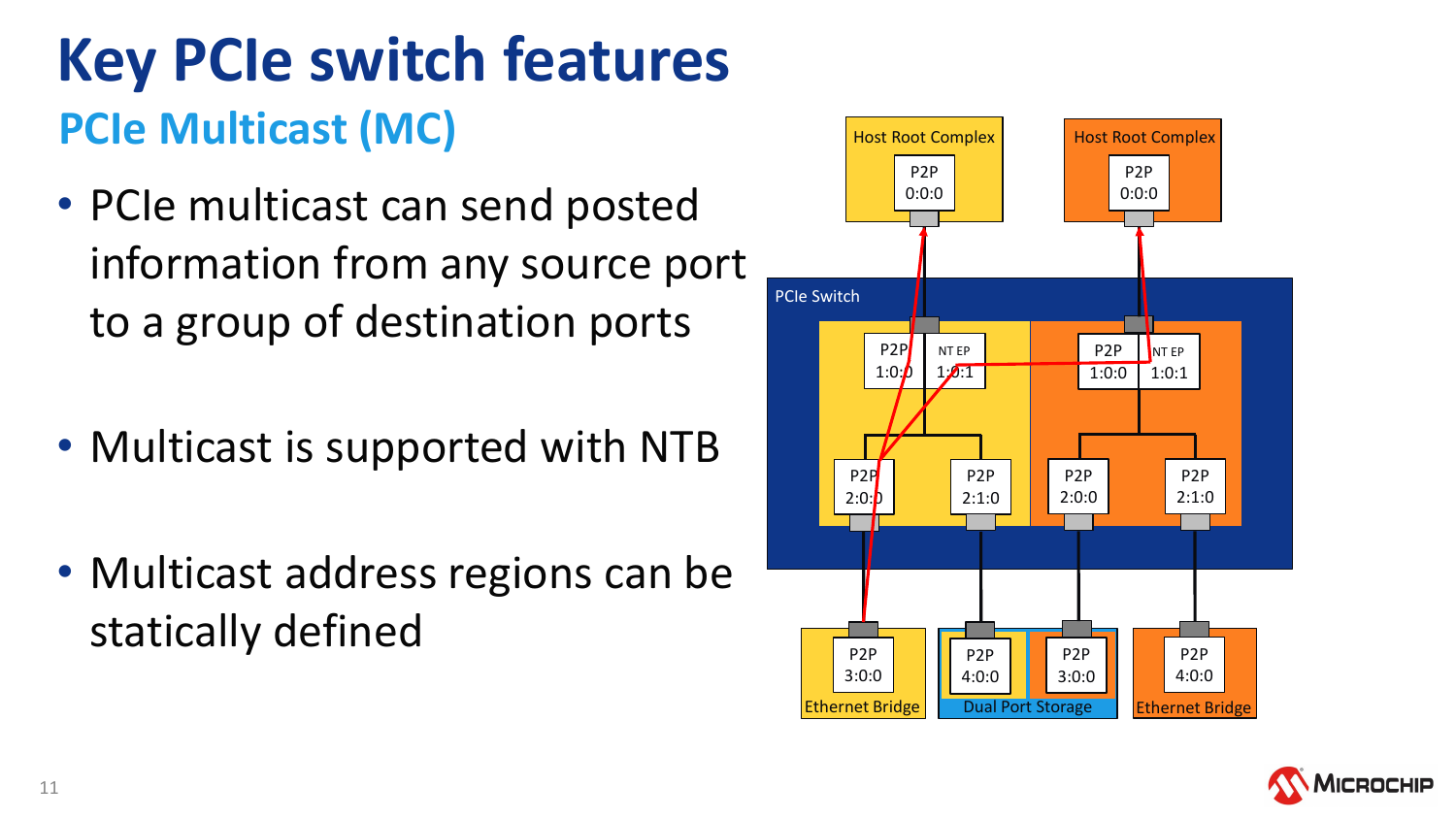### **Inter-Processor connectivity use case**

- PCIe features of VSP, NTB, MC enable a flexible, modular, secure communication interconnect within a centralized compute platform
- PCIe switche provides chip interconnect with the scalable necessary bandwidth, lowest latency (100nS) and a strong committed eco system and roadmap
- Multiple processors can access the same end point concurrently (e.g., SSD, Ethernet bridge)



Modern PCIe switches enable complex data path routing configurations